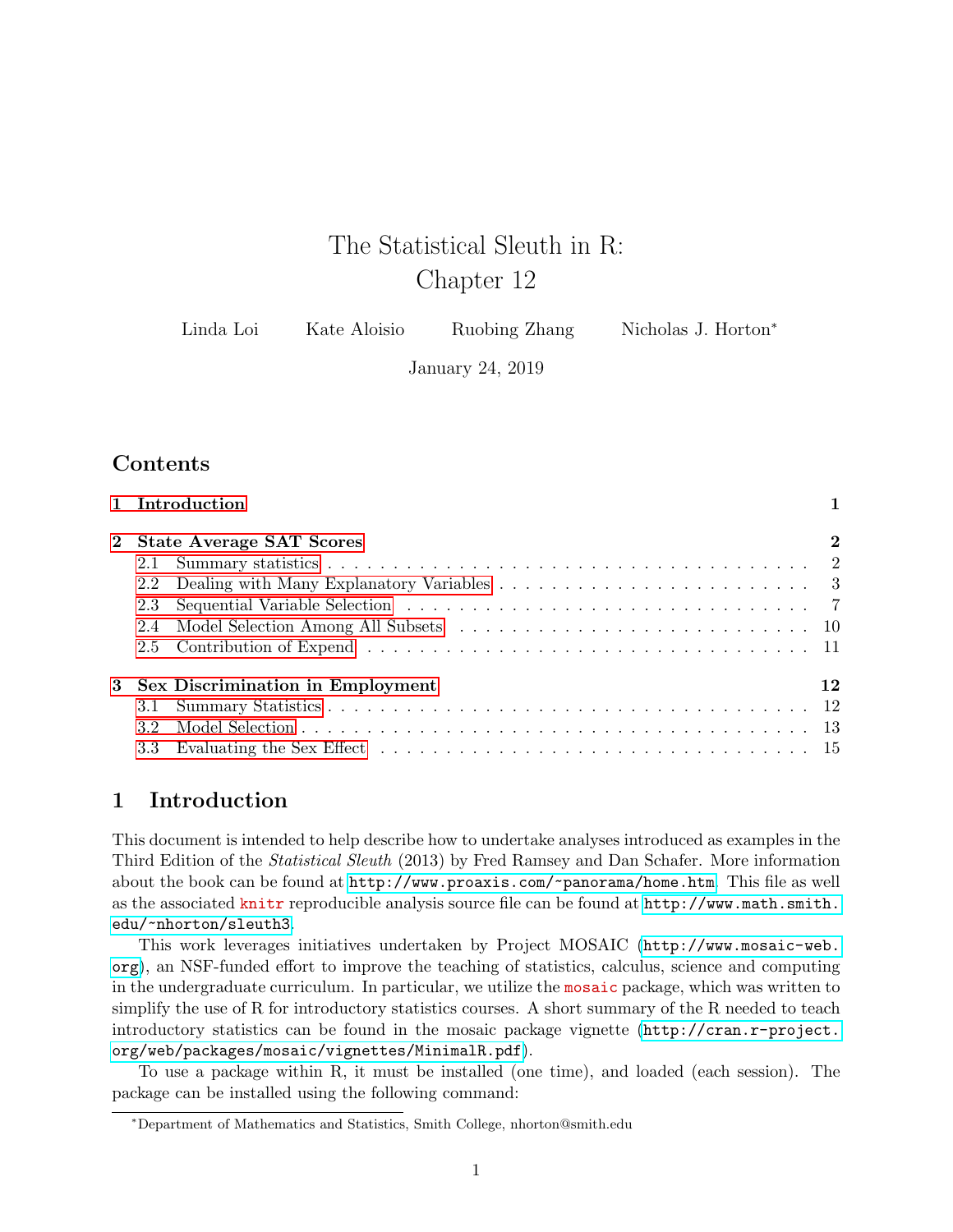```
> install.packages('mosaic') # note the quotation marks
```
Once this is installed, it can be loaded by running the command:

> require(mosaic)

This needs to be done once per session.

In addition the data files for the *Sleuth* case studies can be accessed by installing the Sleuth3 package.

```
> install.packages('Sleuth3') # note the quotation marks
```
> require(Sleuth3)

We also set some options to improve legibility of graphs and output.

```
> trellis.par.set(theme=col.mosaic()) # get a better color scheme for lattice
> options(digits=4)
```
The specific goal of this document is to demonstrate how to calculate the quantities described in Chapter 12: Strategies for Variable Selection using R.

### <span id="page-1-0"></span>2 State Average SAT Scores

What variables are associated with state SAT scores? This is the question addressed in case study 12.1 in the Sleuth.

#### <span id="page-1-1"></span>2.1 Summary statistics

> summary(case1201)

We begin by reading the data and summarizing the variables.

```
State SAT Takers Income
Alabama : 1 Min. : 790 Min. : 2.00 Min. :208
Alaska : 1 1st Qu.: 889 1st Qu.: 6.25 1st Qu.:262
Arizona : 1 Median : 966 Median :16.00 Median :295
Arkansas : 1 Mean : 948 Mean :26.22 Mean :294
California: 1 3rd Qu.: 998 3rd Qu.:47.75 3rd Qu.:325
Colorado : 1 Max. :1088 Max. :69.00 Max. :401
(Other) :44
   Years Public Expend Rank
Min. :14.4 Min. :44.8 Min. :13.8 Min. :69.8
1st Qu.:15.9 1st Qu.:76.9 1st Qu.:19.6 1st Qu.:74.0
```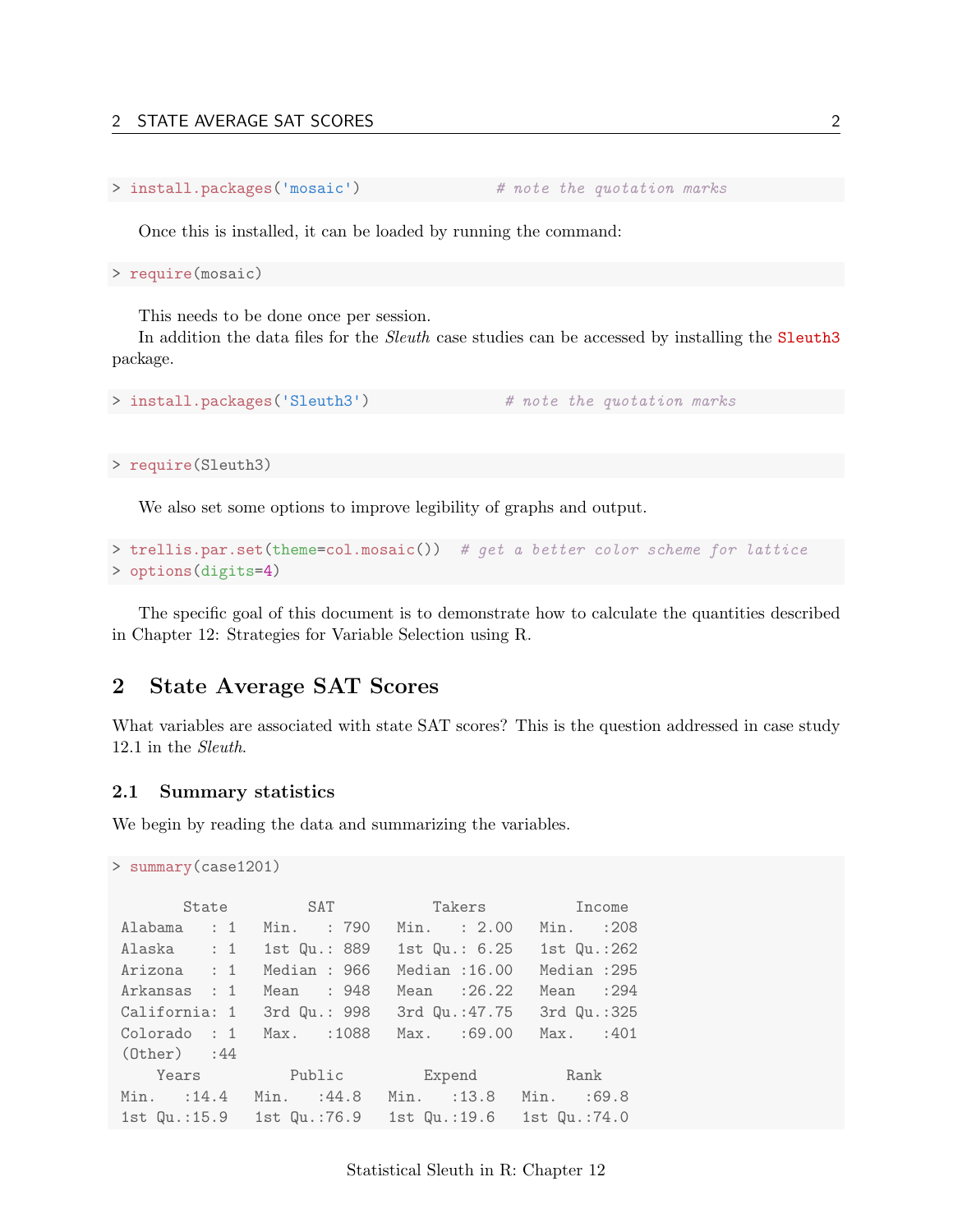Median: $16.4$ Median : 80.8 Median : 21.6 Median : 80.8 Mean : 16.2 Mean : 81.2 Mean : 23.0 Mean : 80.0 3rd Qu.:16.8 3rd Qu.:88.2 3rd Qu.: 26.4 3rd Qu.: 85.8 Max. : 17.4 Max. : 97.0 Max. :50.1 Max.  $: 90.6$ 

The data are shown on page 347 (display 12.1). A total of 50 state average SAT scores are included in this data.

#### <span id="page-2-0"></span> $2.2$ Dealing with Many Explanatory Variables

The following graph is presented as Display 12.4, page 356.

> pairs(" Takers+Rank+Years+Income+Public+Expend+SAT, data=case1201)



We can get a fancier graph using following code:

```
panel.hist = function(x, \ldots)\,>\ddot{}usr = par("usr"); on.exit(par(usr))^{+}par(usr = c(usr[1:2], 0, 1.5))\ddot{}\! + \!h = hist(x, plot = FALSE)breaks = h$breaks; nB = length(breaks)\! + \!y = h$counts; y = y / max(y)^{+}\ddot{}rect(breaks[-nB], 0, breaks[-1], y, col="cyan", ...)\ddot{}\left\{ \right.\,>> panel.lm = function(x, y, col=par("col"), bg=NA,
                          pch = par("pch"), cex=1, col.lm='red", ...^{+}
```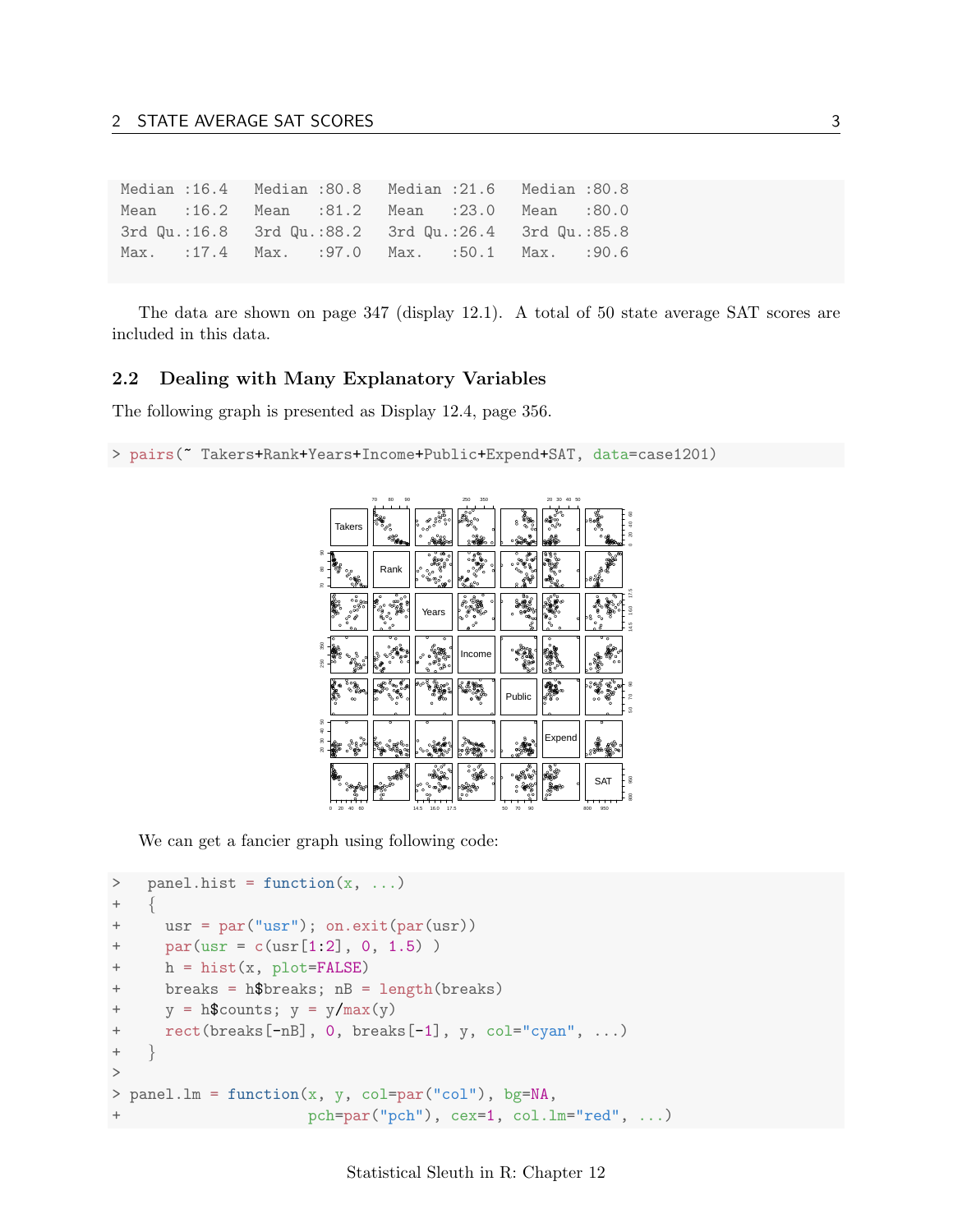```
^+^{+}points(x, y, pch=pch, col=col, bg=bg, cex=cex)ok = is.finite(x) & is.finite(y)\ddot{}\qquad \qquad +if (\text{any}(\text{ok}))\boldsymbol{+}abline(lm(y[ok] " x[ok]))+ }
```

```
> pairs("Takers+Rank+Years+Income+Public+Expend+SAT,
\, +lower.panel=panel.smooth, diag.panel=panel.hist,
        upper.panel=panel.lm, data=case1201)
+
```


An alternative graph can be generated using the car package.

```
> require(car)
> scatterplotMatrix(" Takers+Rank+Years+Income+Public+Expend+SAT, diagonal="histogram", smooth-
Warning in applyDefaults(diagonal, defaults = list(method = "adaptiveDensity"), : unnamed
diag arguments, will be ignored
```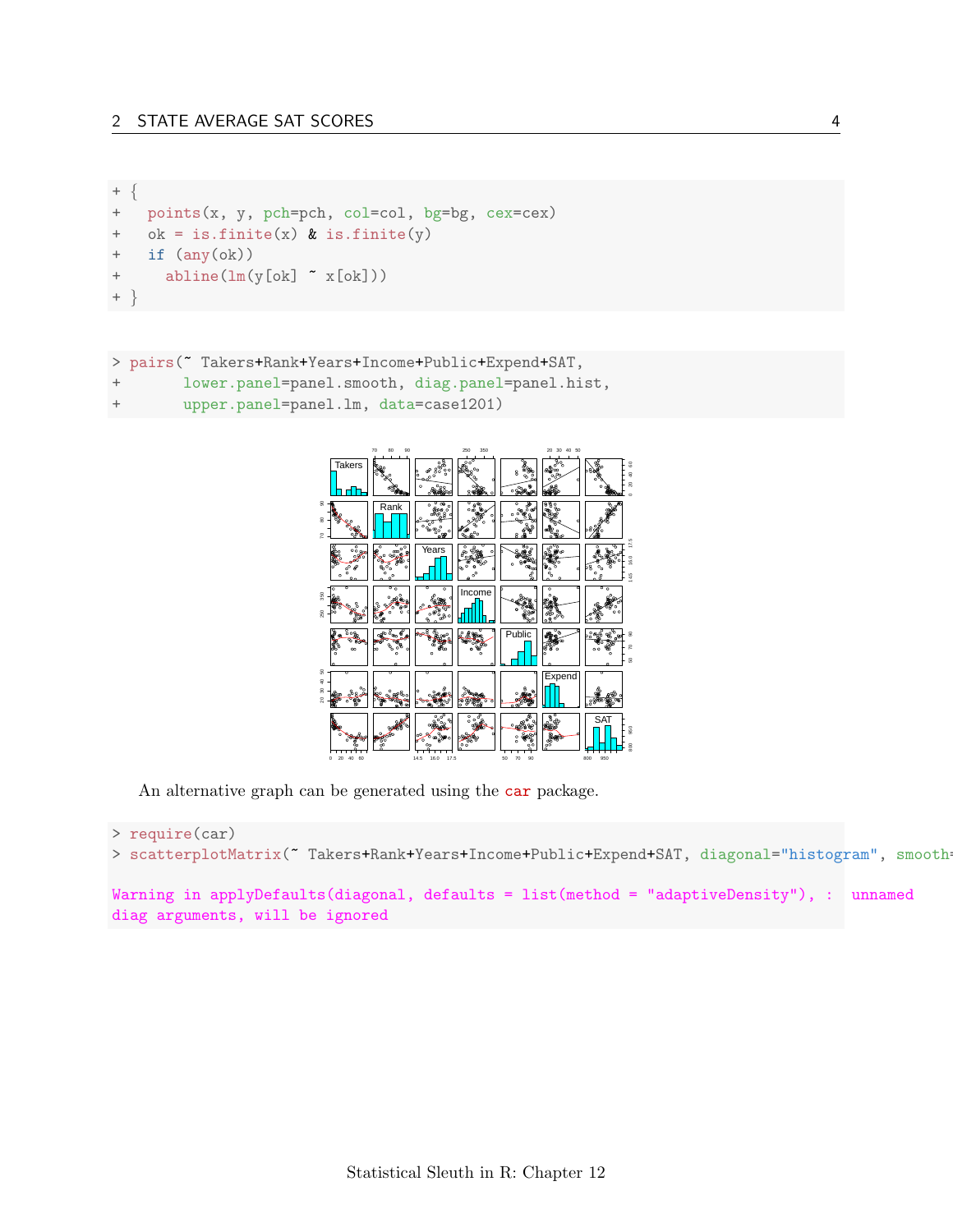

Based on the scatterplot, we choose the logarithm of percentage of SAT takers and median class rank to fit our first model (page 355-357):

```
> lm1 = lm(SAT ~ Rank+log(Takers), data=case1201)
> summary(lm1)Call:
lm(formula = SAT "Rank + log(Takers), data = case1201)Residuals:
  Min
         1Q Median
                        3Q
                              Max
-94.46 -17.31 5.32 22.82 48.47
Coefficients:
           Estimate Std. Error t value Pr(>|t|)
             882.08
                        224.13
                                  3.94 0.00027
(Intercept)
               2.40
                          2.33
                                  1.03 0.30898
Rank
                         14.06
                                 -3.21 0.00236
log(Takers)-45.19Residual standard error: 31.1 on 47 degrees of freedom
Multiple R-squared: 0.815, Adjusted R-squared: 0.807
F-statistic: 103 on 2 and 47 DF, p-value: <2e-16
```
From the regression output, we observe that these two variables can explain 81.5% of the variation.

Next we fit a linear regression model using all variables and create the partial residual plot presented on page 357 as Display 12.5: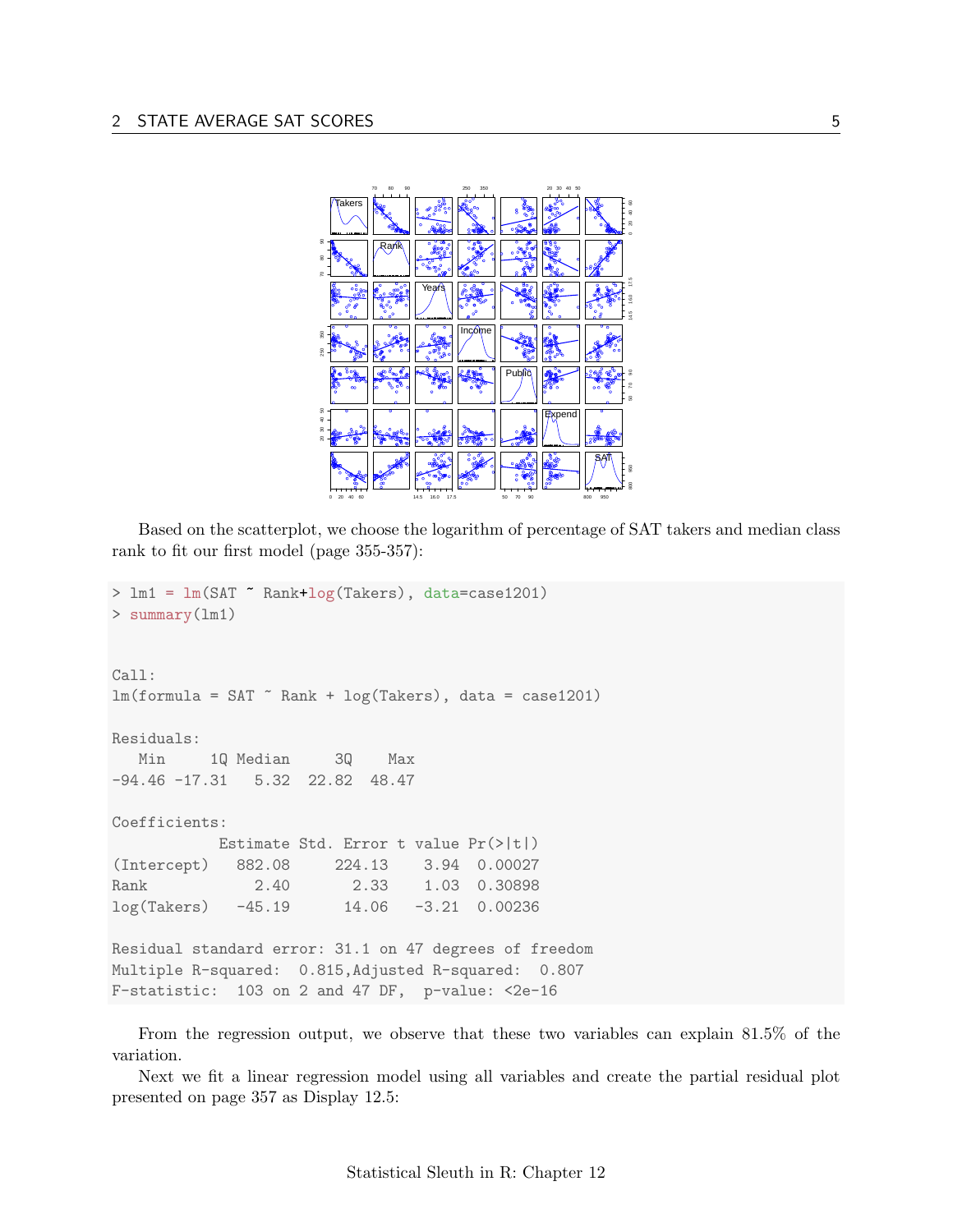> lm2 = lm(SAT ~ log2(Takers)+Income+Years+Public+Expend+Rank, data=case1201) > summary(lm2) Call:  $lm(formula = SAT " log2(Takers) + Income + Years + Public + Expand +$ Rank, data = case1201) Residuals: Min 1Q Median 3Q Max -61.11 -8.60 2.86 14.77 53.40 Coefficients: Estimate Std. Error t value Pr(>|t|) (Intercept) 407.5399 282.7633 1.44 0.1567 log2(Takers) -26.6429 11.0572 -2.41 0.0203 Income -0.0359 0.1301 -0.28 0.7841 Years 17.2181 6.3201 2.72 0.0093 Public -0.1130 0.5624 -0.20 0.8417 Expend 2.5669 0.8064 3.18 0.0027 Rank 4.1143 2.5017 1.64 0.1073 Residual standard error: 24.9 on 43 degrees of freedom

Multiple R-squared: 0.892,Adjusted R-squared: 0.877 F-statistic: 59.2 on 6 and 43 DF, p-value: <2e-16

> plot(lm2, which=4)



According to the Cook's distance plot, obs 29 (Alaska) seems to be an influential outlier. We may consider removing this observation from the dataset.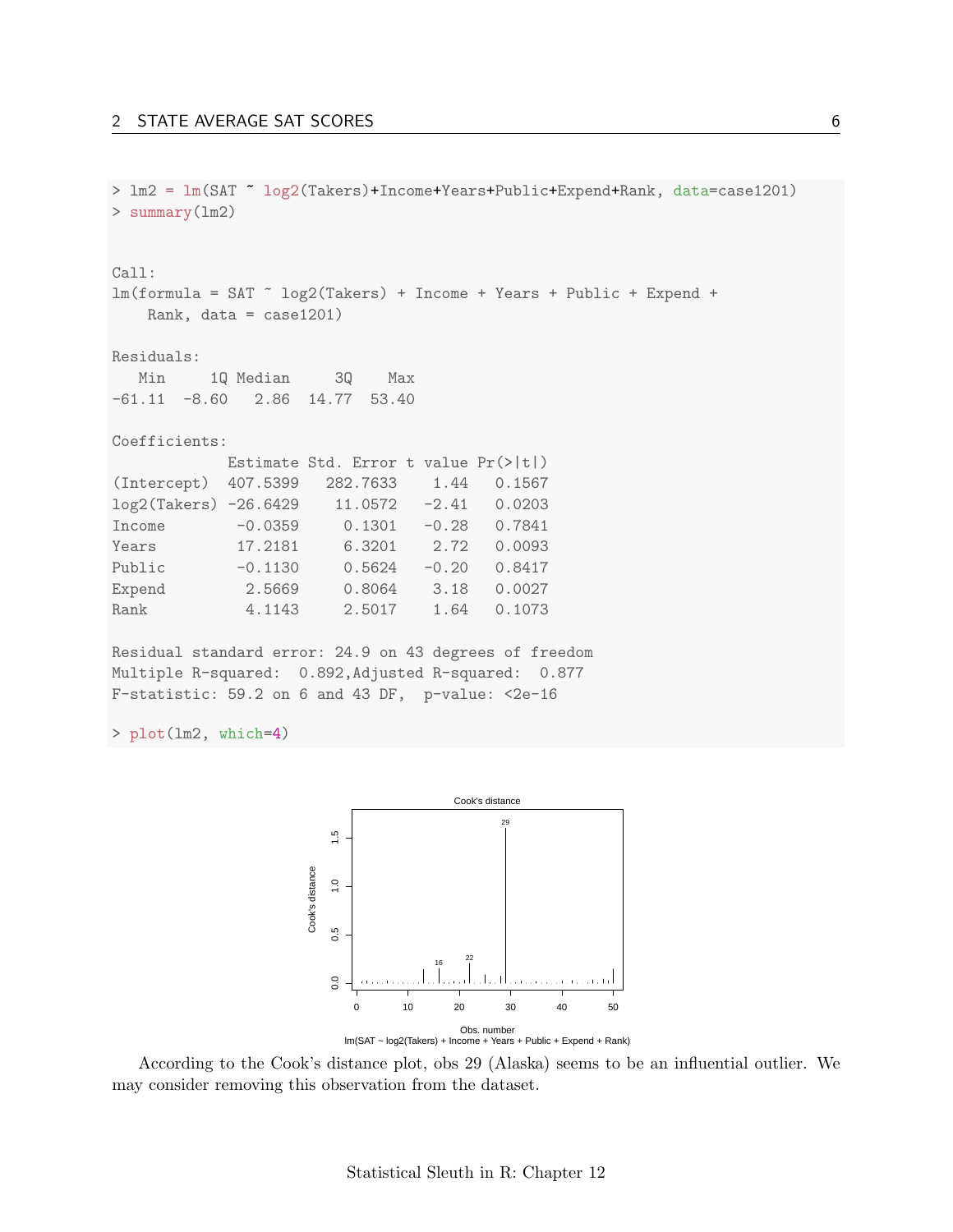```
> case1201r = case1201[-c(29),]
> lm3 = lm(SAT ~ log2(Takers) + Income+ Years + Public + Expend + Rank, data=case1201r)
> anova(lm3)
Analysis of Variance Table
Response: SAT
           Df Sum Sq Mean Sq F value Pr(>F)
log2(Takers) 1 199007 199007 390.63 < 2e-16
Income 1 785 785 1.54 0.2214
Years 1 5910 5910 11.60 0.0015
Public 1 5086 5086 9.98 0.0029
Expend 1 10513 10513 20.64 4.6e-05
Rank 1 2679 2679 5.26 0.0269
Residuals 42 21397 509
> crPlots(1m2, term = " Expend) # with Alaska
> crPlots(lm3, term = ~ Expend) # without Alaska
```


The difference between these two slopes indicates that Alaska is an influential observation. We decide to remove it from the original dataset.

### <span id="page-6-0"></span>2.3 Sequential Variable Selection

The book uses F-statistics as the criterion to perform the procedures of forward selection and backward elimination presented on page 359. As mentioned on page 359, the entire forward selection procedure required the fitting of only 16 of the 64 possible models presented on Display 12.6 (page 360). These 16 models utilized Expenditure and log(Takers) to predict SAT scores.Further, as mentioned on page 359, the entire backward selection procedure required the fitting of only 3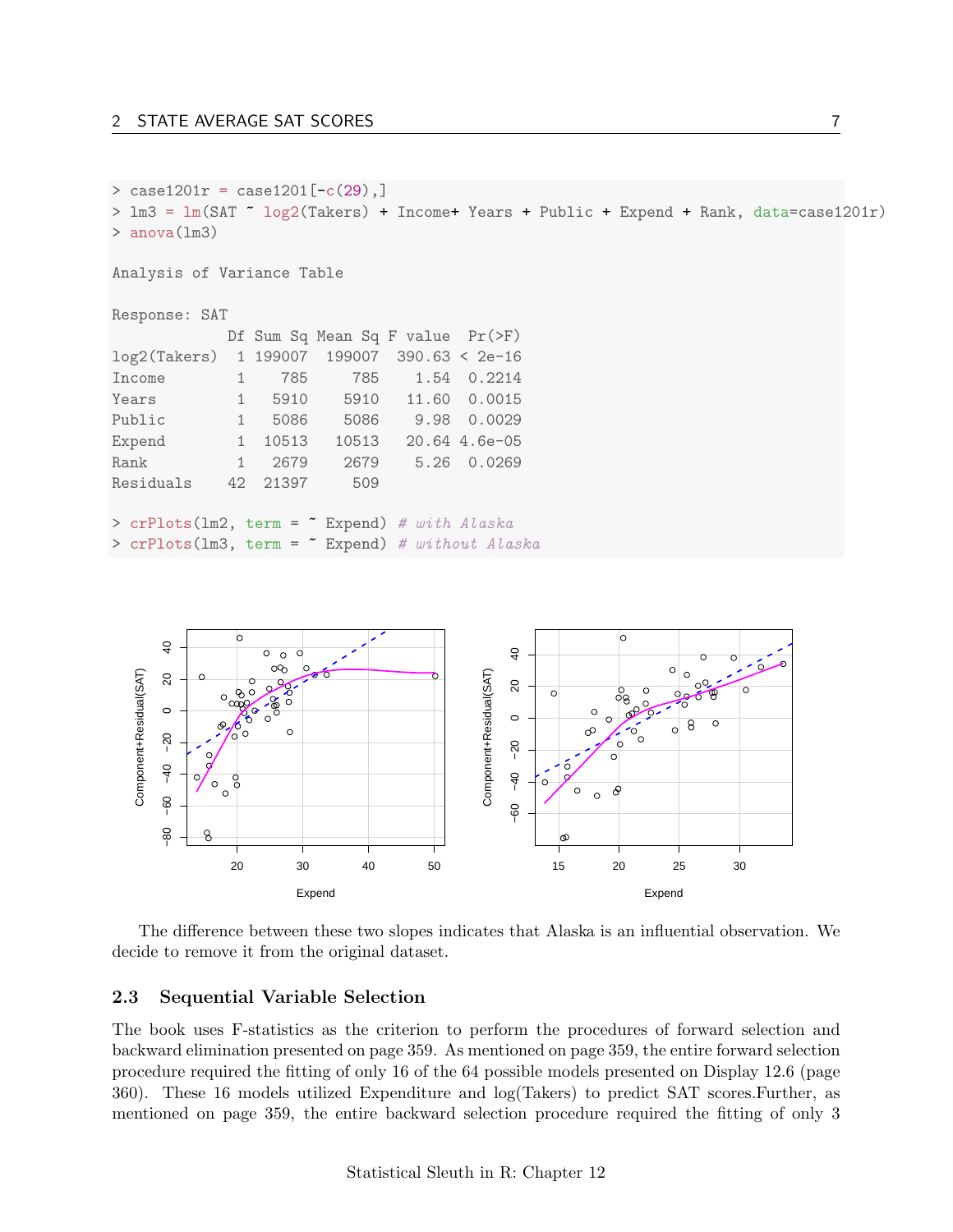models of the 64 possible models. These 3 models used Year, Expenditure, Rank and log(Takers) to predict SAT scores.

To the best of our knowledge, RStudio is not equipped to perform stepwise regressions using F-statistics. Instead, we demonstrate this proceduring using AIC criterion and get the final model using the following code. Note that we choose log(Taker) as our preliminary predictor for forward selection, because it has the largest F-value when we fitted lm3.

```
> # Forward Selection
> lm4 = lm(SAT ~ log2(Takers), data=case1201r)
> stepAIC(lm4, scope=list(upper=lm3, lower=~1),
   direction="forward", trace=FALSE)$anova
Stepwise Model Path
Analysis of Deviance Table
Initial Model:
SAT ~ log2(Takers)
Final Model:
SAT \sim log2(Takers) + Expend + Years + Rank
     Step Df Deviance Resid. Df Resid. Dev AIC
1 47 46369 339.8
2 + Expend 1 20523 46 25846 313.1
3 + Years 1 1248 45 24598 312.7
4 + Rank 1 2676 44 21922 309.1
> # Backward Elimination
> stepAIC(lm3, direction="backward", trace=FALSE)$anova
Stepwise Model Path
Analysis of Deviance Table
Initial Model:
SAT ~ log2(Takers) + Income + Years + Public + Expend + Rank
Final Model:
SAT \sim log2(Takers) + Years + Expend + Rank
     Step Df Deviance Resid. Df Resid. Dev AIC
1 42 21397 311.9
2 - Public 1 20.0 43 21417 309.9
3 - Income 1 505.4 44 21922 309.1
```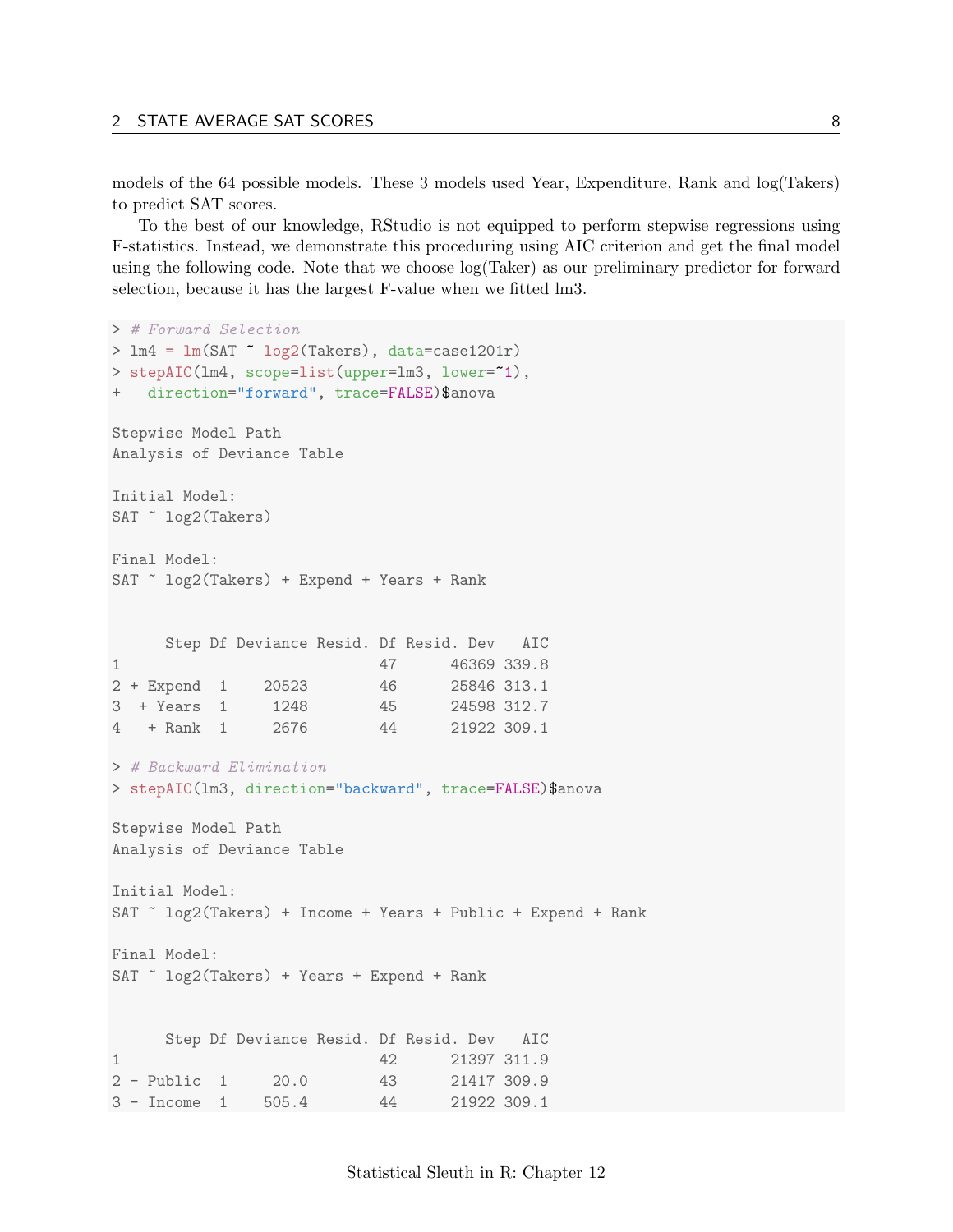#### 2 STATE AVERAGE SAT SCORES 9

```
> # Stepwise Regression
> stepAIC(lm3, direction="both", trace=FALSE)$anova
Stepwise Model Path
Analysis of Deviance Table
Initial Model:
SAT ~ log2(Takers) + Income + Years + Public + Expend + Rank
Final Model:
SAT \sim log2(Takers) + Years + Expend + Rank
     Step Df Deviance Resid. Df Resid. Dev AIC
1 42 21397 311.9
2 - Public 1 20.0 43 21417 309.9
3 - Income 1 505.4 44 21922 309.1
```
Thus, the final model includes log(Takers), Expenditure, Years and Rank.

```
> lm5 = lm(SAT ~ log2(Takers) + Expend + Years + Rank, data=case1201r)
> summary(lm5)
Call:
lm(formula = SAT^ \circ log2(Takers) + Expand + Years + Rank, data = case1201r)Residuals:
  Min 1Q Median 3Q Max
-52.30 -9.92 0.60 11.88 59.20
Coefficients:
           Estimate Std. Error t value Pr(>|t|)
(Intercept) 399.115 232.372 1.72 0.0929
log2(Takers) -26.409 8.259 -3.20 0.0026
Expend 3.996 0.764 5.23 4.5e-06<br>Years 13.147 5.478 2.40 0.0207
Years 13.147 5.478 2.40 0.0207
Rank 4.400 1.899 2.32 0.0252
Residual standard error: 22.3 on 44 degrees of freedom
Multiple R-squared: 0.911,Adjusted R-squared: 0.903
F-statistic: 112 on 4 and 44 DF, p-value: <2e-16
```
The final model can explain 91.1% percent or the variation of SAT. All of the explanatory variables are statistically significant at the  $\alpha = .05$  level.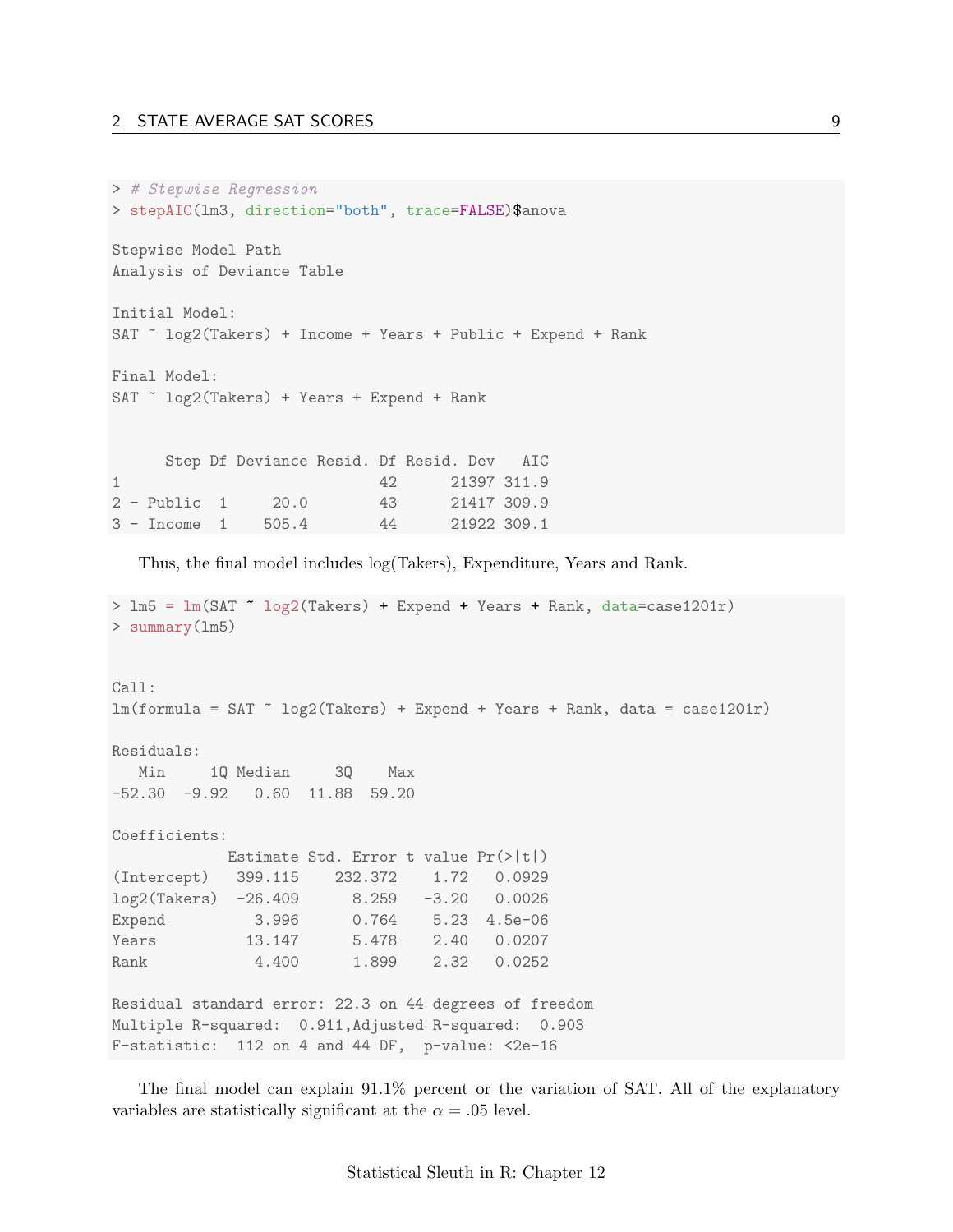#### <span id="page-9-0"></span>2.4 Model Selection Among All Subsets

The Cp-statistic can be an useful criterion to select model among all subsets. We'll give an example about how to calculate this statistic for one model, which includes log(Takers), Expenditure, Years and Rank.

```
> sigma5 = summary(1m5)$sigma<sup>2</sup> # sigma-squared of chosen model
> sigma3 = summary(1m3)$sigma^2 # sigma-squared of full model
> n = 49 # sample size
> p = 4+1 # number of coefficients in model
> Cp=(n-p)*sigma5/sigma3+(2*p-n)
> Cp
```
[1] 4.031

The Cp statistic for this model is 4.0312. Alternatively, the Cp statistic can be calculated using the following command:

```
> require(leaps)
> explanatory = with(case1201r, cbind(log(Takers), Income, Years, Public, Expend, Rank))
> with(case1201r, leaps(explanatory, SAT, method="Cp"))$which[27,]
   1 2 3 4 5 6
TRUE FALSE TRUE FALSE TRUE TRUE
```
This means that the 27th fitting model includes log(Takers), Years and Expend.

```
> with(case1201r, leaps(explanatory, SAT, method="Cp"))$Cp[27]
```

```
[1] 4.031
```
The Cp statistic for this model is 4.0312. This will be the "tyer" point on the Display 12.9, page 365.

We use the following code to generate the graph presented as Display 12.14 on page 372.

> plot(lm5, which=1)



Statistical Sleuth in R: Chapter 12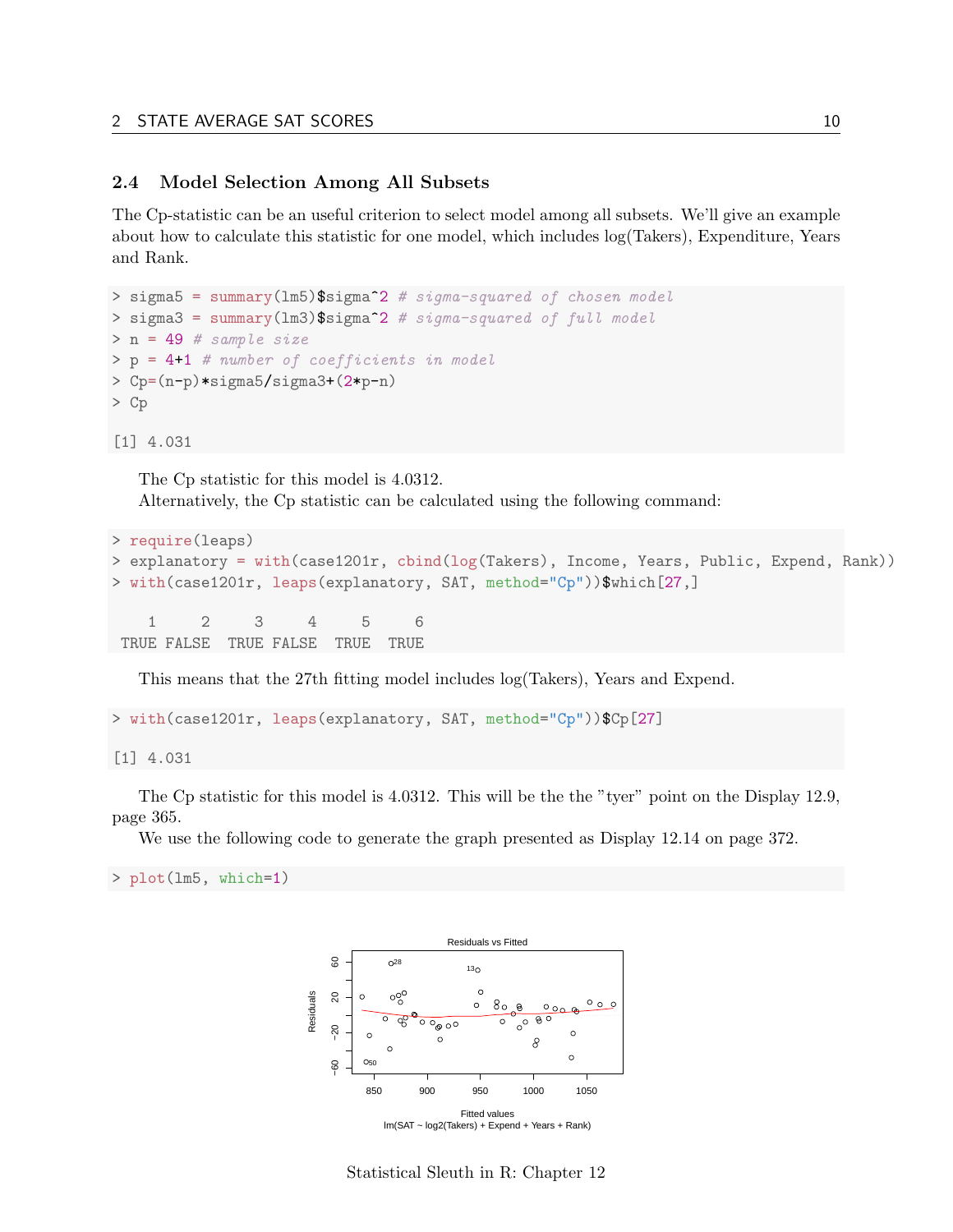From the scatterplot, we see that obs 28 (New Hampshire) has the largest residual, while obs 50 (Sorth Carolina) has the smallest.

#### <span id="page-10-0"></span>2.5 Contribution of Expend

Display 12.13 (page 363) shows the contribution of Expend to the model.

```
> lm7 = lm(SAT ~ Expend, data=case1201r)
> summary(lm7)
Call:
lm(formula = SAT \sim Expand, data = case1201r)Residuals:
  Min 1Q Median 3Q Max
-162.5 -57.7 17.0 46.6 141.4
Coefficients:
         Estimate Std. Error t value Pr(>|t|)
(Intercept) 961.724 49.888 19.28 <2e-16
Expend -0.592 2.178 -0.27 0.79
Residual standard error: 72.2 on 47 degrees of freedom
Multiple R-squared: 0.00157, Adjusted R-squared: -0.0197
F-statistic: 0.074 on 1 and 47 DF, p-value: 0.787
> lm8 = lm(SAT ~ Income + Expend, data=case1201r)
> summary(lm8)
Call:
lm(formula = SAT " Income + Expand, data = case1201r)Residuals:
  Min 1Q Median 3Q Max
-91.15 -38.41 -2.58 27.29 159.52Coefficients:
         Estimate Std. Error t value Pr(>|t|)
(Intercept) 604.682 73.209 8.26 1.2e-10
Income 1.127 0.196 5.73 7.2e-07
Expend 0.672 1.695 0.40 0.69
Residual standard error: 55.7 on 46 degrees of freedom
Multiple R-squared: 0.418,Adjusted R-squared: 0.392
```
F-statistic: 16.5 on 2 and 46 DF, p-value: 3.95e-06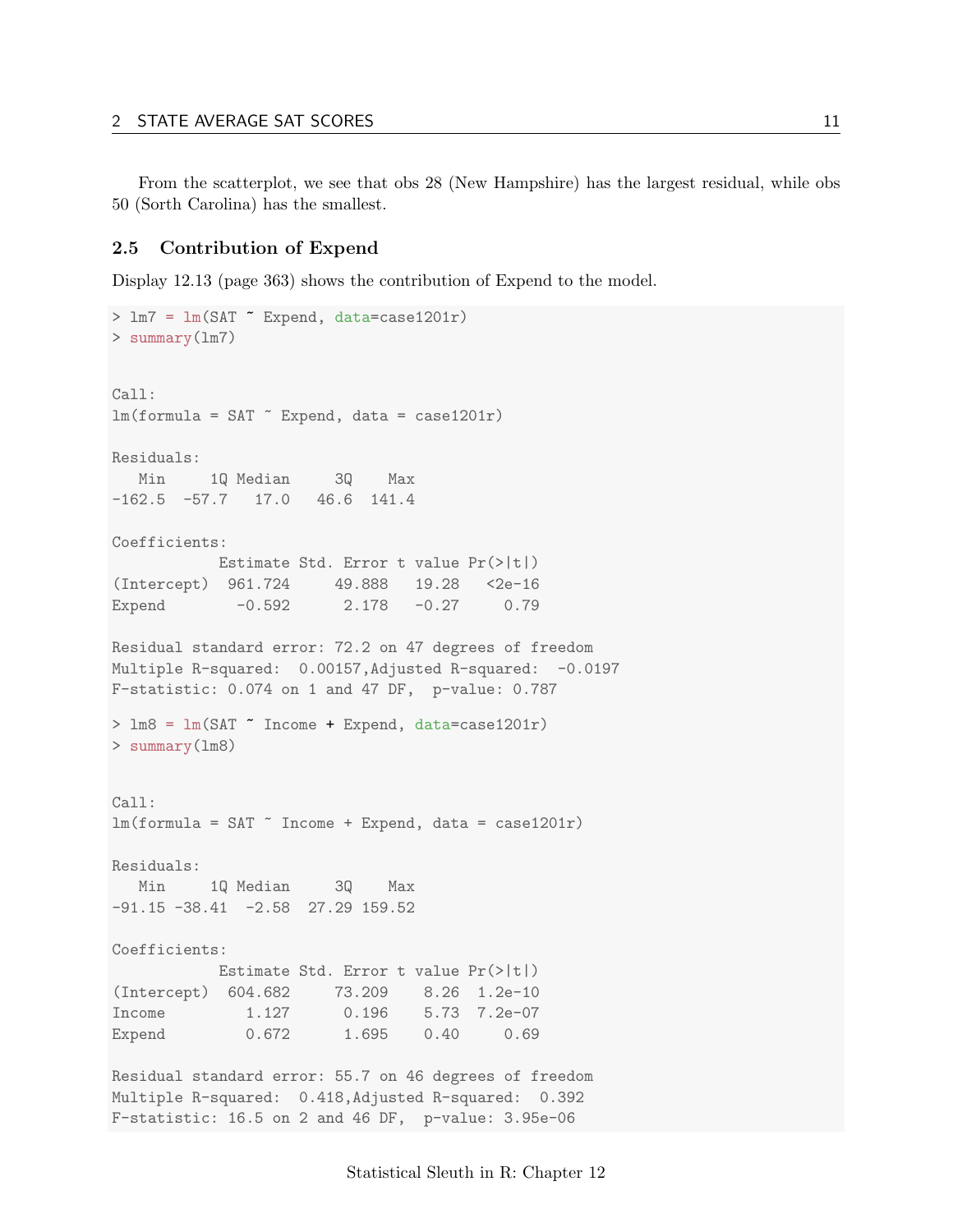## <span id="page-11-0"></span>3 Sex Discrimination in Employment

Do females receive lower starting salaries than similarly qualified and similarly experience males and did females receive smaller pay increases than males? These are the questions explored in case 12.2 in the Sleuth.

#### <span id="page-11-1"></span>3.1 Summary Statistics

We begin by summarizing the data.

> summary(case1202)

| <b>Bsal</b>                | Sal77 in the Sal                                                     | Sex | Senior               | Age         |
|----------------------------|----------------------------------------------------------------------|-----|----------------------|-------------|
| Min. :3900                 | Min. : 7860                                                          |     | Female:61 Min. :65.0 | Min. : 280  |
|                            | 1st Qu.:4980   1st Qu.: 9000   Male :32   1st Qu.:74.0   1st Qu.:349 |     |                      |             |
| Median: 5400               | Median : 10020                                                       |     | Median :84.0         | Median:468  |
| Mean :5420                 | Mean : 10393                                                         |     | Mean :82.3           | Mean $:474$ |
|                            | 3rd Qu.:6000 3rd Qu.:11220                                           |     | 3rd Qu.:90.0         | 3rd Qu.:590 |
| Max. :8100                 | Max. : 16320                                                         |     | Max. :98.0           | Max. :774   |
|                            | Educ Exper                                                           |     |                      |             |
| Min. : 8.0                 | $Min.$ : $0.0$                                                       |     |                      |             |
| 1st Qu.:12.0 1st Qu.: 35.5 |                                                                      |     |                      |             |
| Median $:12.0$             | Median : 70.0                                                        |     |                      |             |
| Mean $:12.5$               | Mean $:100.9$                                                        |     |                      |             |
| 3rd Qu.:15.0 3rd Qu.:144.0 |                                                                      |     |                      |             |
| $Max.$ :16.0               | Max. : 381.0                                                         |     |                      |             |

The data is shown on page 350-351 as display 12.3. A total of 93 employee salaries are included: 61 females and 32 males.

Next we present a full graphical display for the variables within the dataset and the log of the beginning salary variable.

```
> pairs(~ Bsal+Sex+Senior+Age+Educ+Exper+log(Bsal),
+ lower.panel=panel.smooth, diag.panel=panel.hist,
+ upper.panel=panel.lm, data=case1202)
```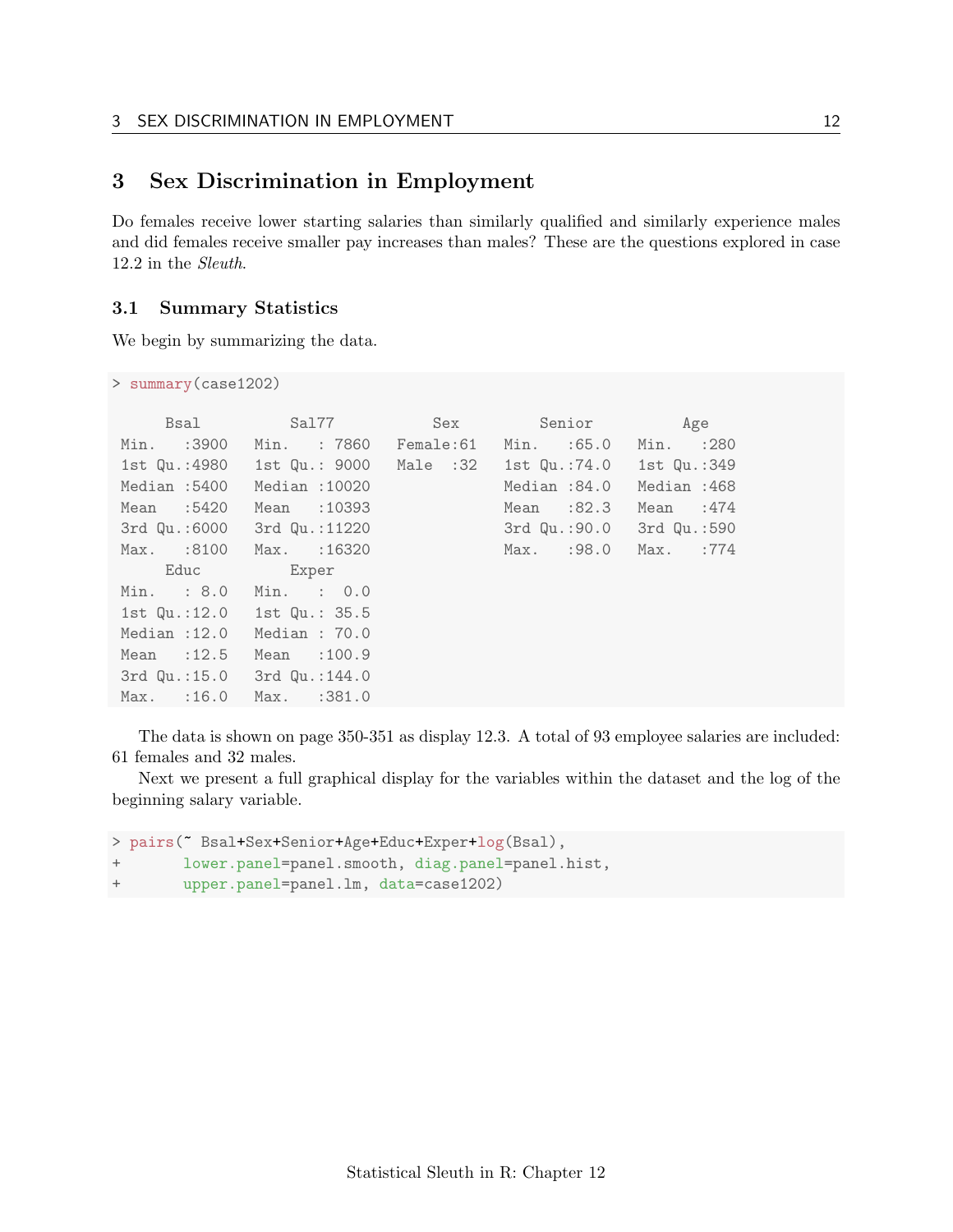

Through these scatterplots it appears that beginning salary should be on the log scale and the starting model without the effects of gender will be a saturated second-order model with 14 variables including Seniority, Age, Education, Experience, as main effects, quadratic terms, and their full interactions.

#### <span id="page-12-0"></span>3.2 Model Selection

To determine the best subset of these variables we first compared Cp statistics. Display 12.11 shows the Cp statistics for models that meet 'good practice' and have small Cp values. We will demonstrate how to calculate the Cp statistics for the two models with the lowest Cp statistics discussed in "Identifying Good Subset Models" on pages 367-368.

The first model includes Seniority, Age, Education, Experience, and the interactions between Seniority and Education, Age and Education, and Age and Experience. The second model includes Seniority, Age, Education, Experience, and the interactions between Age and Education and Age and Experience.

```
> require(leaps)
> explanatory1 = with(case1202, cbind(Senior, Age, Educ, Exper, Senior*Educ, Age*Educ, Age*Exp
> # First model (saexnck)
> with(case1202, leaps(explanatory1, log(Bsal), method="Cp"))$which[55,]
   1 2 3 4 5 6 7
TRUE TRUE TRUE TRUE TRUE TRUE TRUE
> with(case1202, leaps(explanatory1, log(Bsal), method="Cp"))$Cp[55]
[1] 8
> # second model (saexck)
> with(case1202, leaps(explanatory1, log(Bsal), method="Cp"))$which[49,]
```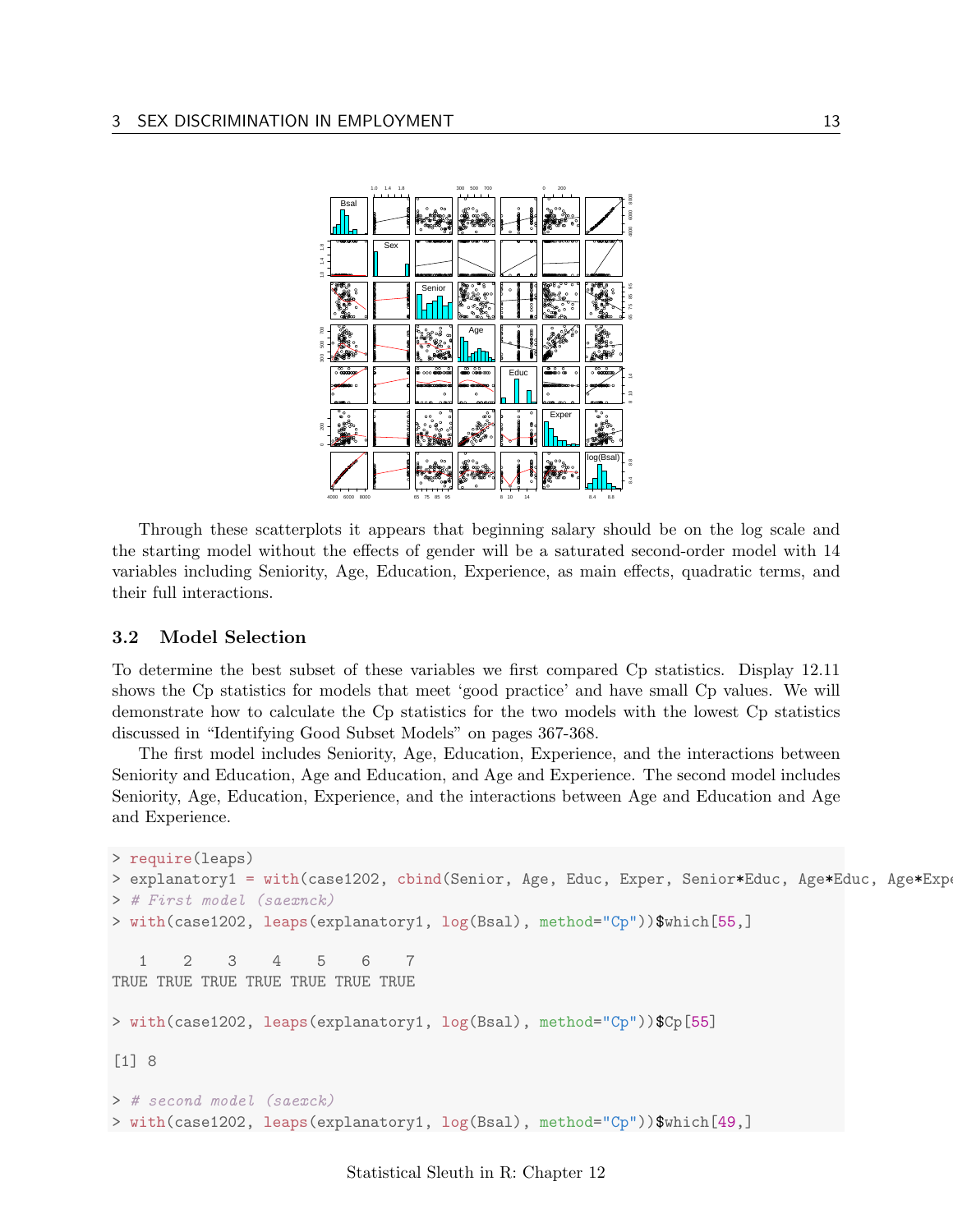1 2 3 4 5 6 7 TRUE TRUE TRUE TRUE FALSE TRUE TRUE > with(case1202, leaps(explanatory1, log(Bsal), method="Cp"))\$Cp[49] [1] 8.124

This first model has a Cp statistic of 8. Compared to the second model with a Cp statistic of 8.12.

We can also compare models using the BIC, we will next compare the second model with a thrid model defined as  $sasexyc =$  Seniority + Age + Education + Experience + Experience<sup>2</sup> + Age\*Education.

```
> BIC(lm(log(Bsal) ~ Senior+Age+Educ+Exper+Age*Educ+Age*Exper, data=case1202))
```
 $[1] -140.2$ 

```
> BIC(lm(log(Bsal) ~ Senior+Age+Educ+Exper+(Exper)^2+Age*Educ, data=case1202))
```

```
[1] -131.3
```
Thus our final model is the second model, summarized below.

```
> lm1 = lm(log(Bsal) ~ Senior + Age + Educ + Exper + Age*Educ + Age*Exper, data=case1202)
> summary(lm1)
Call:
lm(formula = log(Bsal) \tilde{ }</math> Senior + Age + Educ + Expert + Age *Educ + Age * Exper, data = case1202)
Residuals:
   Min 1Q Median 3Q Max
-0.2817 -0.0476 0.0132 0.0605 0.2341
Coefficients:
           Estimate Std. Error t value Pr(>|t|)
(Intercept) 7.89e+00 2.45e-01 32.21 < 2e-16
Senior -3.15e-03 1.04e-03 -3.04 0.00313
Age 1.24e-03 4.02e-04 3.09 0.00270
Educ 7.20e-02 1.67e-02 4.31 4.3e-05
Exper 2.86e-03 6.67e-04 4.28 4.8e-05
Age:Educ -1.02e-04 3.15e-05 -3.25 0.00166
Age:Exper -3.72e-06 1.02e-06 -3.65 0.00044
Residual standard error: 0.0974 on 86 degrees of freedom
```